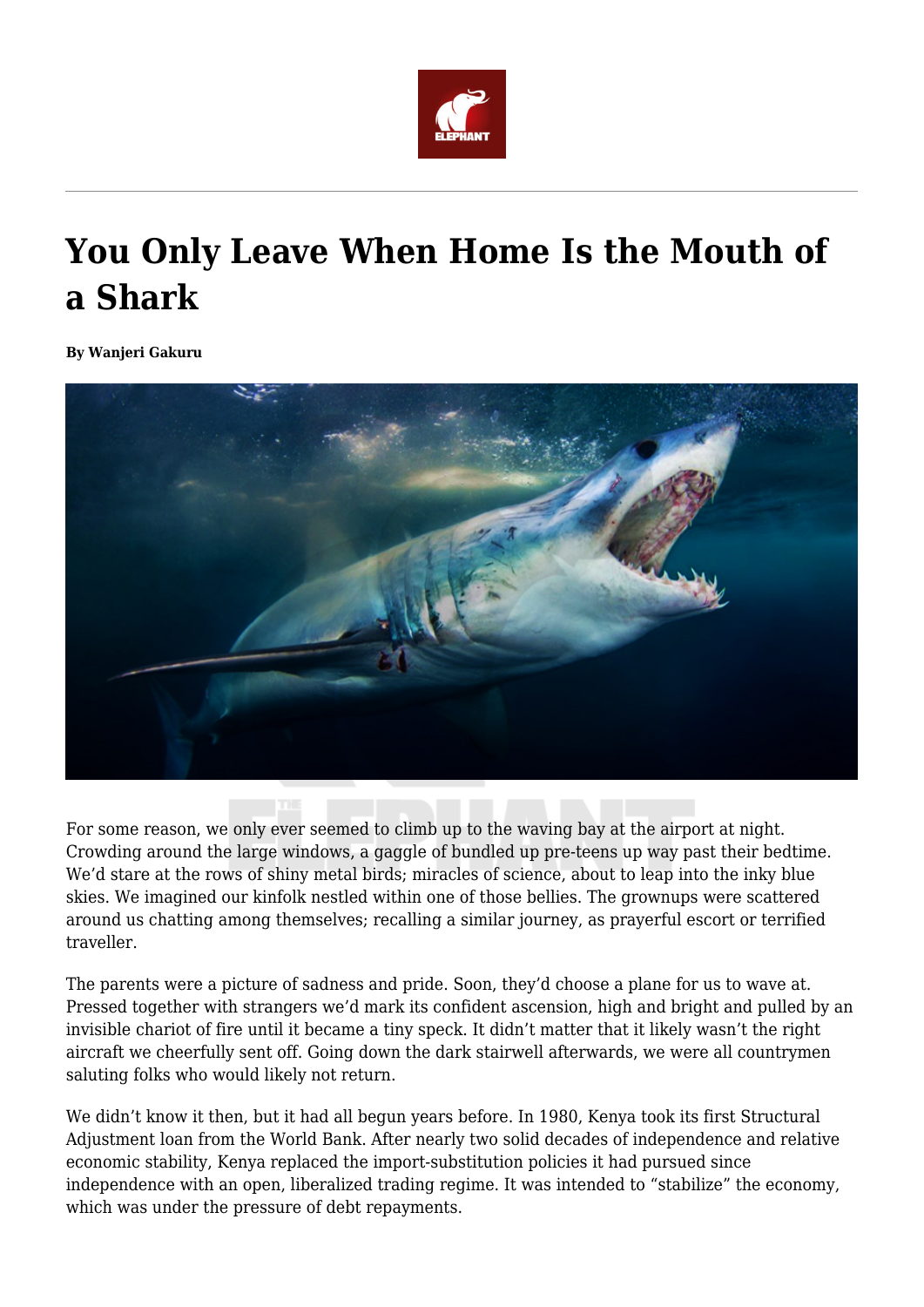Did it work? The short answer is: no.

We took a second loan in 1982, same year as the attempted coup. The latter had an especially profound effect on how we were governed from then on, intensifying paranoia and tribalism in governance. But even ambitious economic plan, which looked good on paper, was designed to hurt the most vulnerable. SAPs required poor countries to reduce spending on things like health, education and infrastructure, while debt repayment and privatisation were made the priority. In effect, the IMF and World Bank [demanded](http://www.globalissues.org/article/3/structural-adjustment-a-major-cause-of-poverty) that poor nations lower the standard of living of their people.

Around that same time, Kenyans also suffered through the 1992 elections—where the government borrowed heavily from local banks and caused inflation—and the 1993 Goldenberg scandal, in which 10% of the country's GDP was squirreled away. To where? We didn't know. But we knew it was bad.



Watch: THE COLONIAL STATE, AUSTERITY AND "MIDDLE CLASS" ANGST: An insiders perspective

No wonder my late father worked it out so that my eldest sister got on a plane to Germany to work as an *au pair* for a year. It was 1999 and at least one of us in the family would enter the new millennium with hope. To raise money for her departure, we circulated pledge cards, secured the family's most generous friend as guest of honour and held a *harambee*. These fundraisers were a common practice among the middle class for travels abroad. We still hold them today but largely for funerals and medical reasons. (One day we need to unpack why churches somehow manage to remain bankrolled through whatever hardships. The same goes for wedding committees).

But back then *harambees* were festive occasions. The soon-to-be voyager stood coyly at the front, maybe draped in shiny tinsel, perhaps holding out a *kiondo* into which their donations were danced forward and dropped into. Folks were so generous; they didn't just support academic trips. Sometimes it was to aid a lucky Green Card lottery winner. Only 50,000 US immigrant visas are available through that national lottery. It seemed that Kenyans snatched up quite a number. I was always either a raffle ticket seller (where the grand prize was something like a large towel) or I sold handkerchiefs at inflated prices. All to send so-and-so *majuu*.

However, it was harder to be generous as the economy sank lower and lower. The cold eyes from the portrait that bore down at us from the walls of our offices and schools and at the start of news bulletins were unrelenting. That is, until the opposition parties created a rainbow and pressed Moi into retirement in 2002. Nonetheless, my family—now a battered middle class—was still plotting how to send more people out there. Within a year we scrimped and saved and shipped off a cousin to America.

She was the last of us to go this way.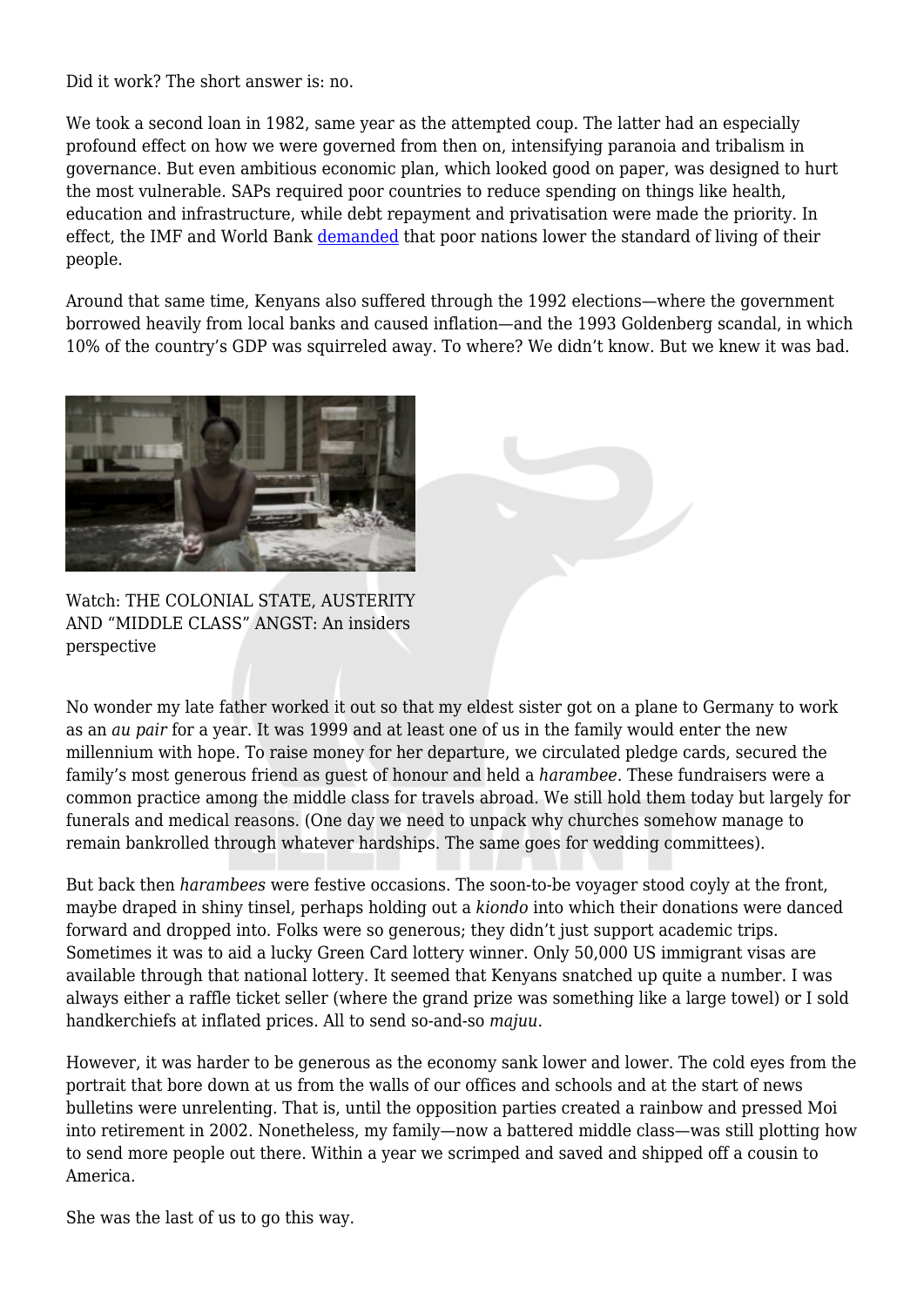Yoked here by the fallout of economic distress of yesteryears, my family, like many other Kenyan households found studying abroad a luxury. It was still possible but even the brightest amongst us could not summon the *harambee* spirit. By the mid-2000s folks had to secure full or partial scholarships, and still finesse church, work and society trips to cross the Atlantic Ocean. That is, if they could jump through the many hoops needed to even secure a visa, and the irony of sitting for an English proficiency exam in a former British colony.



Read Also: NAIROBBERY: City of Injustice, City of Grief

When it was my time to enrol in university, Uganda and Tanzania were my best options for an alternative higher learning experience. By then I had just become an orphan and that's what literally pulled on the purse strings and got me into a journalism class.

Today, my 20-year-old nephew's best bet at a good education is turning to the Internet. It has become the salvation of the jaded millennial, myself included. Sure, folks can attend local colleges and polytechnics but the World Wide Web is the best university they can attend, it holds all the books they cannot buy and has become the employer, the platform and marketplace they seek.

Maybe flying out isn't such a big deal when information is pouring out of your phone and laptop. The ability to viably contribute to the web has turned everyday people into celebrities and birthed new occupations. Not forgetting the hundreds of dollars made monthly from vaguely suspect pursuits (online writing) to the definitely illegal (selling of pirated DVDs). Young people are somehow finding a way to make it in these harsh economic times.

If nothing else, the Internet has made the strongest assault against the almighty lawyer-engineerdoctor trifecta, but it can't save everyone. An impossible wage gap, brutal unemployment and perilous short-term *kibarua* jobs still persist. To quote poet Warsan Shire, "No one leaves home, unless home is the mouth of a shark."

For those who still try and make their way out, Middle Eastern nations offer the lowest barrier of entry but at a terrible price. What are advertised as opportunities for domestic workers too often are a mask for modern-day slavery. Many, like Happiness Chweya, Mwanakombo Athman and Melsa Adhiambo Makhokha, return home in coffins. Those who narrowly escape recount tales of physical abuse and sexual depravity.

Yet hundreds still flock the fraudulent job agencies, thousands more have their passports seized and cannot return home. Their desperate pleas secretly recorded circulate on Facebook and Twitter as horrific vox pops.

Equally stuck are the waving bay generation, those who left. No doubt they have it much better – at least financially (?) – than their counterparts across the seas but what does it mean to long for home